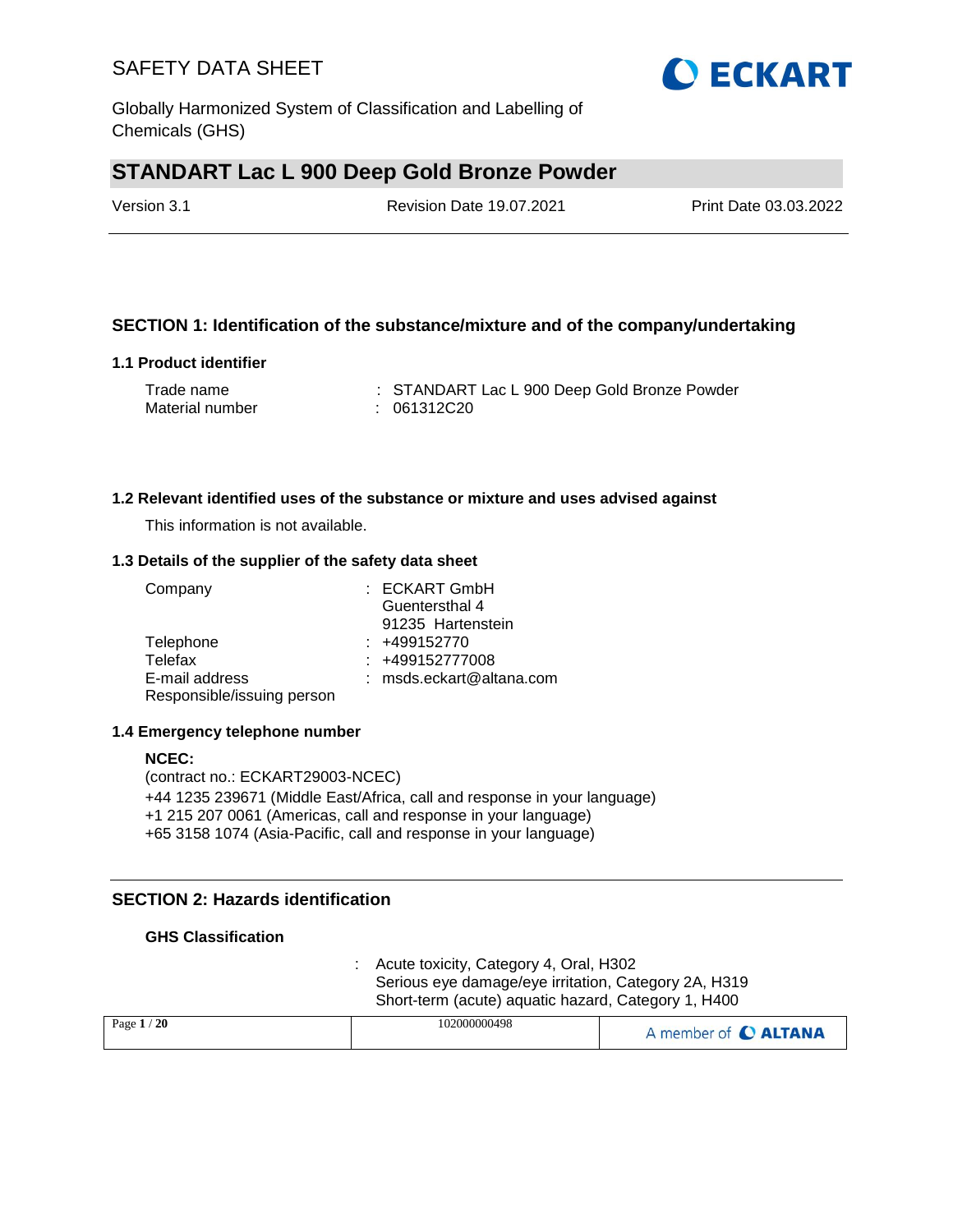Globally Harmonized System of Classification and Labelling of Chemicals (GHS)

# **STANDART Lac L 900 Deep Gold Bronze Powder**

| Version 3.1              | <b>Revision Date 19.07.2021</b>                                                                                                                                         | Print Date 03.03.2022                               |
|--------------------------|-------------------------------------------------------------------------------------------------------------------------------------------------------------------------|-----------------------------------------------------|
|                          | Long-term (chronic) aquatic hazard, Category 1, H410                                                                                                                    |                                                     |
| <b>GHS-Labelling</b>     |                                                                                                                                                                         |                                                     |
| Symbol(s)                |                                                                                                                                                                         |                                                     |
| Signal word              | Warning                                                                                                                                                                 |                                                     |
| <b>Hazard statements</b> | H302: Harmful if swallowed.<br>$\sim$<br>H319: Causes serious eye irritation.<br>H410: Very toxic to aquatic life with long lasting effects.                            |                                                     |
| Precautionary statements | <b>Prevention:</b><br>Wash skin thoroughly after handling.<br>P264<br>P270<br>Avoid release to the environment.<br>P273<br>P280<br>Wear eye protection/face protection. | Do not eat, drink or smoke when using this product. |

**Response:** 

#### P301 + P317 + P330 IF SWALLOWED: Get medical help. Rinse mouth. P305 + P351 + P338 IF IN EYES: Rinse cautiously with water for several minutes. Remove contact lenses, if present and easy to do. Continue rinsing.

P337 + P317 If eye irritation persists: Get medical help. P391 Collect spillage.

#### **Disposal:**

P501 Dispose of contents/ container to an approved waste disposal plant.

## **Hazardous components which must be listed on the label**

| <b>Identification</b> | CAS-No.   |
|-----------------------|-----------|
| copper                | 7440-50-8 |

| Page 2 / 20 | 102000000498 | A member of <b>C ALTANA</b> |
|-------------|--------------|-----------------------------|
|-------------|--------------|-----------------------------|

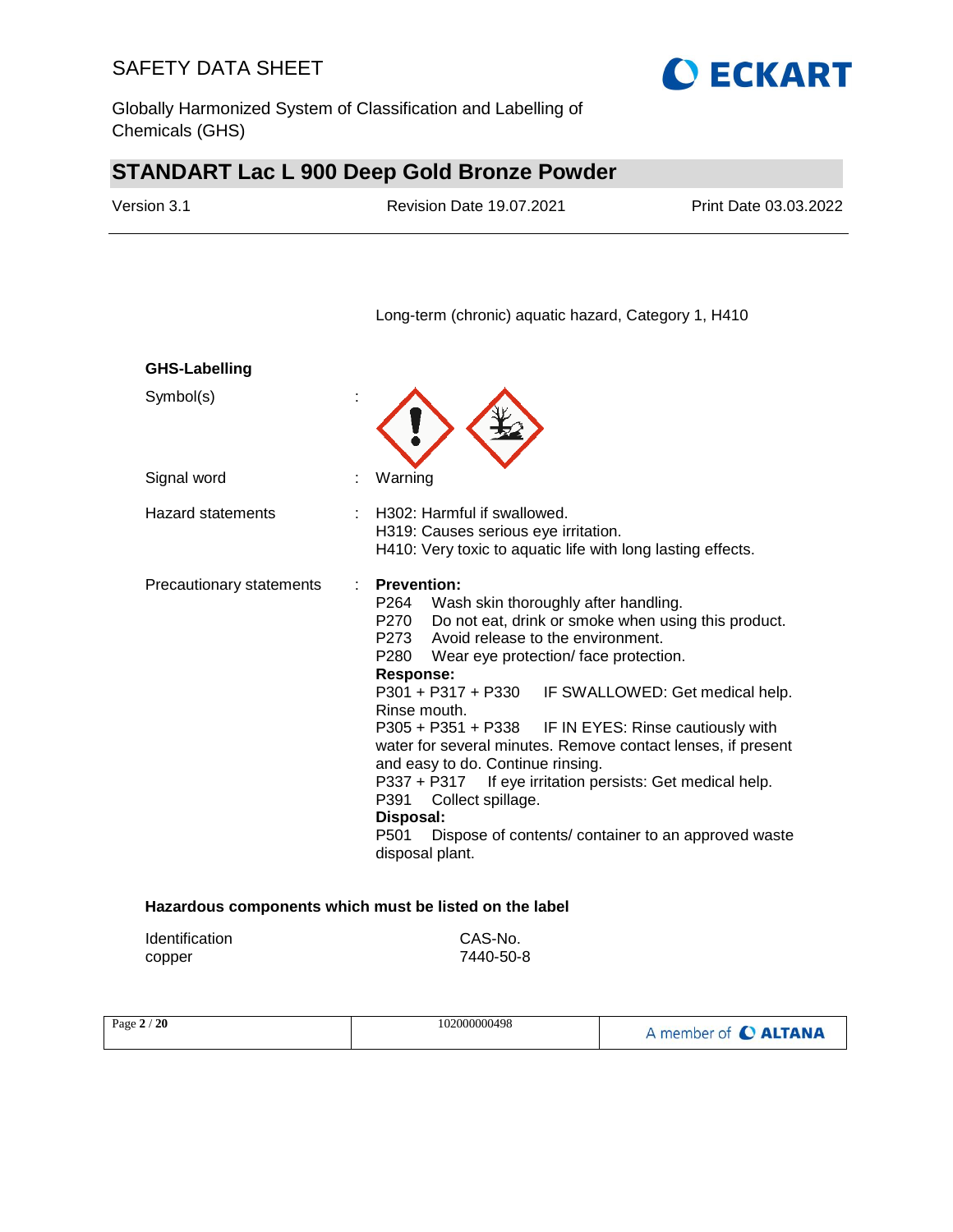Globally Harmonized System of Classification and Labelling of Chemicals (GHS)

## **STANDART Lac L 900 Deep Gold Bronze Powder**

Version 3.1 Revision Date 19.07.2021 Print Date 03.03.2022

## **SECTION 3: Composition/information on ingredients**

Substance No. **:** : :

### **Hazardous components**

| Chemical name                           | CAS-No.<br>EINECS-No.  | Classification and<br>labelling                                                        | Concentration <sup>[%]</sup> |
|-----------------------------------------|------------------------|----------------------------------------------------------------------------------------|------------------------------|
| Copper                                  | 7440-50-8<br>231-159-6 | Acute Tox.;4;H302<br>;2A;H319<br>Aquatic Acute; 1; H400<br>Aquatic<br>Chronic; 1; H410 | $50 - 100$                   |
| zinc powder - zinc dust<br>(stabilised) | 7440-66-6<br>231-175-3 | Aquatic Acute; 1; H400<br>Aquatic<br>Chronic;1;H410                                    | $2,5 - 10$                   |

For the full text of the H-Statements mentioned in this Section, see Section 16.

### **SECTION 4: First aid measures**

#### **4.1 Description of first aid measures**

| Page 3 / 20    | 102000000498                                                                                                                                             | A member of C ALTANA |
|----------------|----------------------------------------------------------------------------------------------------------------------------------------------------------|----------------------|
|                | advice.<br>If symptoms persist, call a physician.                                                                                                        |                      |
| If inhaled     | Move out of dangerous area.<br>Show this safety data sheet to the doctor in attendance.<br>: If unconscious, place in recovery position and seek medical |                      |
|                | Do not leave the victim unattended.                                                                                                                      |                      |
| General advice | : Move the victim to fresh air.                                                                                                                          |                      |

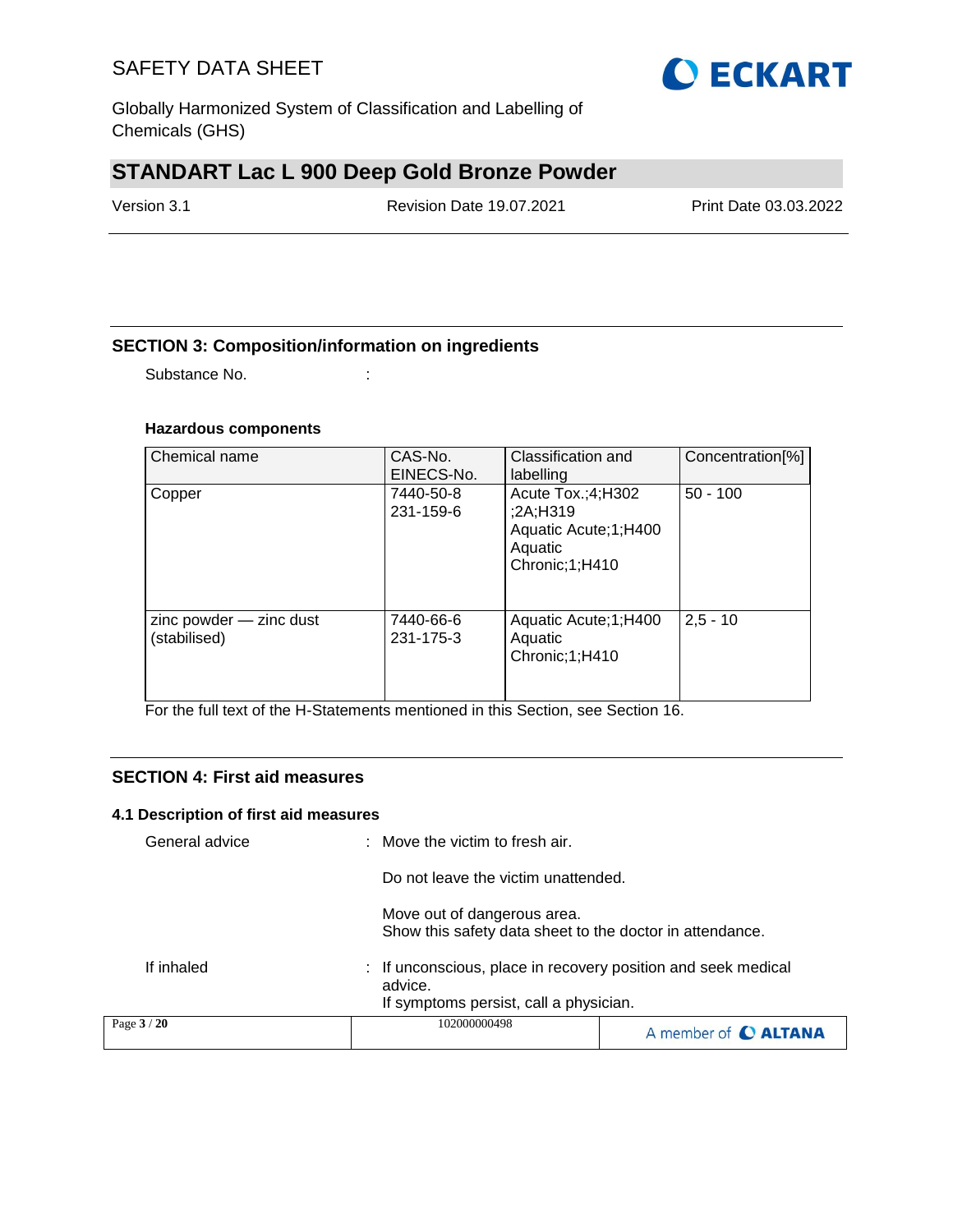

Globally Harmonized System of Classification and Labelling of Chemicals (GHS)

## **STANDART Lac L 900 Deep Gold Bronze Powder**

| Version 3.1 | <b>Revision Date 19.07.2021</b> | Print Date 03.03.2022 |
|-------------|---------------------------------|-----------------------|
|             |                                 |                       |

| In case of skin contact | : Wash off immediately with soap and plenty of water.                                                                                                                           |
|-------------------------|---------------------------------------------------------------------------------------------------------------------------------------------------------------------------------|
| In case of eye contact  | Immediately flush eye(s) with plenty of water.<br>t.<br>Remove contact lenses.<br>Keep eye wide open while rinsing.                                                             |
| If swallowed            | : Keep respiratory tract clear.<br>Do not give milk or alcoholic beverages.<br>Never give anything by mouth to an unconscious person.<br>If symptoms persist, call a physician. |

### **4.2 Most important symptoms and effects, both acute and delayed**

This information is not available.

## **4.3 Indication of any immediate medical attention and special treatment needed**

This information is not available.

## **SECTION 5: Firefighting measures**

### **5.1 Extinguishing media**

| Suitable extinguishing media      | : Special powder against metal fire, Dry sand, ABC powder |
|-----------------------------------|-----------------------------------------------------------|
| Unsuitable extinguishing<br>media | : Water, High volume water jet                            |

### **5.2 Special hazards arising from the substance or mixture**

| Specific hazards during | : Do not allow run-off from fire fighting to enter drains or water |
|-------------------------|--------------------------------------------------------------------|
| firefighting            | courses.                                                           |

#### **5.3 Advice for firefighters**

| Special protective equipment | : Wear self-contained breathing apparatus for firefighting if |
|------------------------------|---------------------------------------------------------------|
| for firefighters             | necessary.                                                    |

| Page $4/$<br>20 | 102000000498 | A member of C ALTANA |
|-----------------|--------------|----------------------|
|-----------------|--------------|----------------------|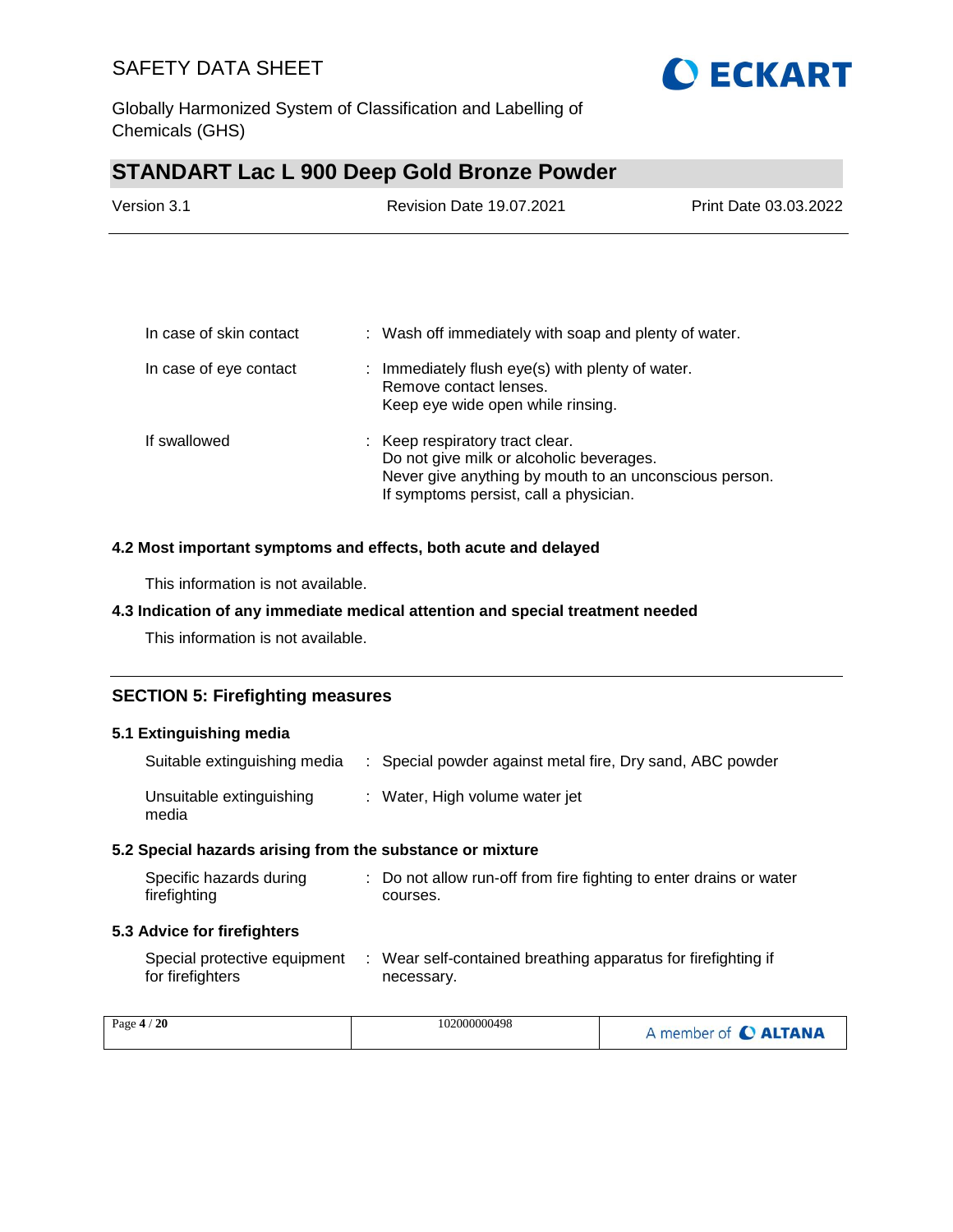

Globally Harmonized System of Classification and Labelling of Chemicals (GHS)

# **STANDART Lac L 900 Deep Gold Bronze Powder**

| Version 3.1         | <b>Revision Date 19.07.2021</b>                                                                                                                                                                                               | Print Date 03.03.2022                                                                                        |  |  |
|---------------------|-------------------------------------------------------------------------------------------------------------------------------------------------------------------------------------------------------------------------------|--------------------------------------------------------------------------------------------------------------|--|--|
|                     |                                                                                                                                                                                                                               |                                                                                                              |  |  |
| Further information |                                                                                                                                                                                                                               | : Use extinguishing measures that are appropriate to local<br>circumstances and the surrounding environment. |  |  |
|                     | Standard procedure for chemical fires. Use extinguishing<br>measures that are appropriate to local circumstances and the<br>surrounding environment.                                                                          |                                                                                                              |  |  |
|                     | Collect contaminated fire extinguishing water separately. This<br>must not be discharged into drains. Fire residues and<br>contaminated fire extinguishing water must be disposed of in<br>accordance with local regulations. |                                                                                                              |  |  |

## **SECTION 6: Accidental release measures**

### **6.1 Personal precautions, protective equipment and emergency procedures**

| Personal precautions                                      | : Use personal protective equipment.<br>Evacuate personnel to safe areas.<br>Use personal protective equipment.<br>Avoid dust formation.<br>Avoid breathing dust.                            |                      |  |  |
|-----------------------------------------------------------|----------------------------------------------------------------------------------------------------------------------------------------------------------------------------------------------|----------------------|--|--|
| 6.2 Environmental precautions                             |                                                                                                                                                                                              |                      |  |  |
| Environmental precautions                                 | : Prevent product from entering drains.<br>Prevent further leakage or spillage if safe to do so.<br>If the product contaminates rivers and lakes or drains inform<br>respective authorities. |                      |  |  |
| 6.3 Methods and materials for containment and cleaning up |                                                                                                                                                                                              |                      |  |  |
| Methods for cleaning up                                   | : Use mechanical handling equipment.                                                                                                                                                         |                      |  |  |
|                                                           | Pick up and transfer to properly labelled containers.                                                                                                                                        |                      |  |  |
|                                                           | Keep in suitable, closed containers for disposal.                                                                                                                                            |                      |  |  |
| Page 5 / 20                                               | 102000000498                                                                                                                                                                                 | A member of C ALTANA |  |  |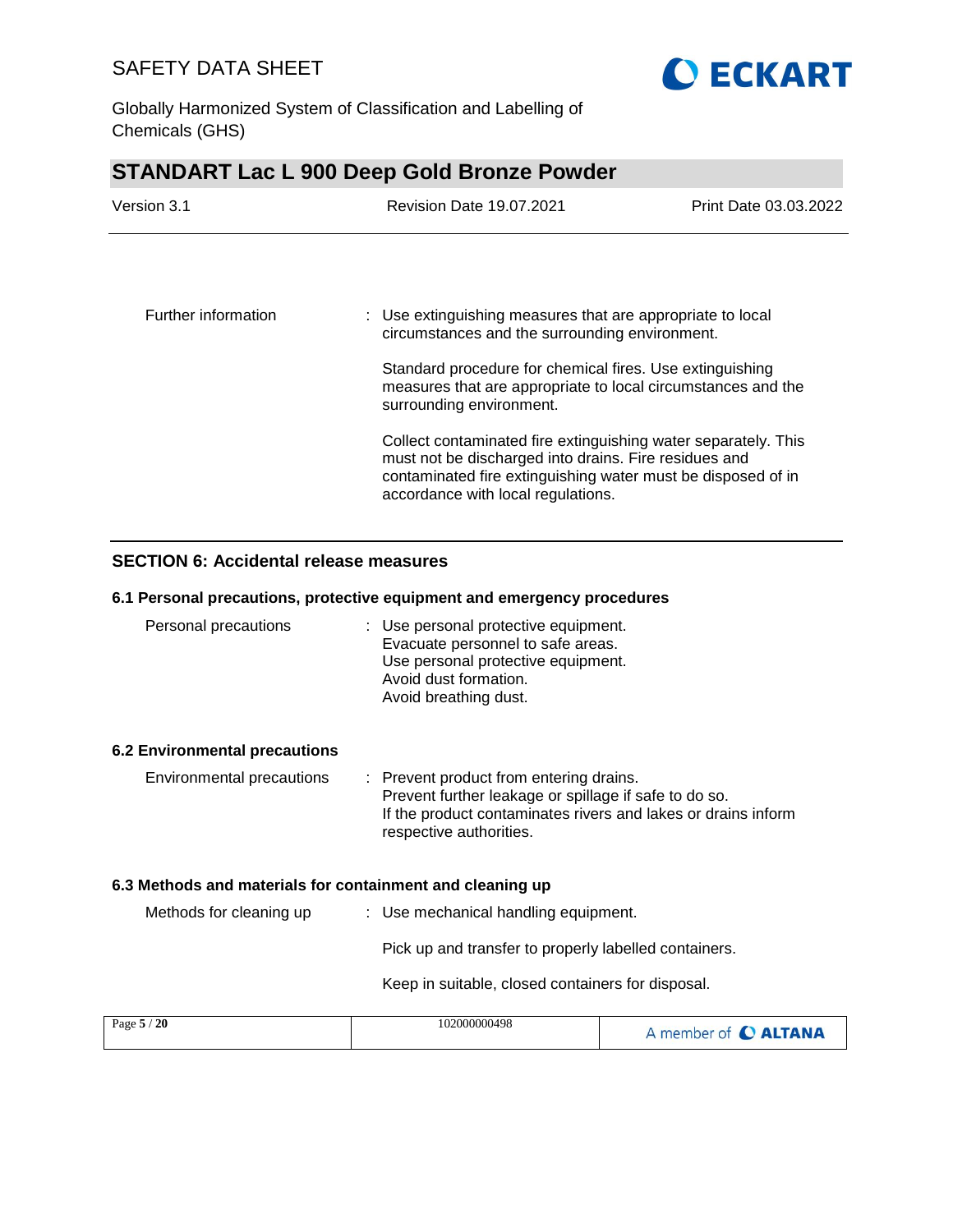Globally Harmonized System of Classification and Labelling of Chemicals (GHS)

# **STANDART Lac L 900 Deep Gold Bronze Powder**

Version 3.1 Revision Date 19.07.2021 Print Date 03.03.2022

### **6.4 Reference to other sections**

For personal protection see section 8.

## **SECTION 7: Handling and storage**

## **7.1 Precautions for safe handling**

| Advice on safe handling                            | : Avoid creating dust. Routine housekeeping should be<br>instituted to ensure that dusts do not accumulate on surfaces.                                                                                                                                                                                         |  |  |
|----------------------------------------------------|-----------------------------------------------------------------------------------------------------------------------------------------------------------------------------------------------------------------------------------------------------------------------------------------------------------------|--|--|
|                                                    | Avoid formation of respirable particles. Do not breathe<br>vapours/dust. Avoid contact with skin and eyes. For personal<br>protection see section 8. Smoking, eating and drinking should<br>be prohibited in the application area. Dispose of rinse water in<br>accordance with local and national regulations. |  |  |
| Advice on protection against<br>fire and explosion | : Normal measures for preventive fire protection.                                                                                                                                                                                                                                                               |  |  |
|                                                    | Avoid dust formation.                                                                                                                                                                                                                                                                                           |  |  |
| Hygiene measures                                   | : General industrial hygiene practice. Do not smoke. Wash<br>hands before breaks and at the end of workday. Keep away<br>from food and drink. Keep away from tobacco products.                                                                                                                                  |  |  |
|                                                    | When using do not eat or drink. When using do not smoke.<br>Wash hands before breaks and at the end of workday.                                                                                                                                                                                                 |  |  |

## **7.2 Conditions for safe storage, including any incompatibilities**

| Requirements for storage | : Electrical installations / working materials must comply with                                                                                                                                                                           |
|--------------------------|-------------------------------------------------------------------------------------------------------------------------------------------------------------------------------------------------------------------------------------------|
| areas and containers     | the technological safety standards.                                                                                                                                                                                                       |
|                          | Keep away from sources of ignition - No smoking. Do not<br>store near combustible materials. Keep containers tightly<br>closed in a cool, well-ventilated place. To maintain product<br>quality, do not store in heat or direct sunlight. |

| 102000000498<br>Page $6/20$<br>A member of C ALTANA |
|-----------------------------------------------------|
|-----------------------------------------------------|

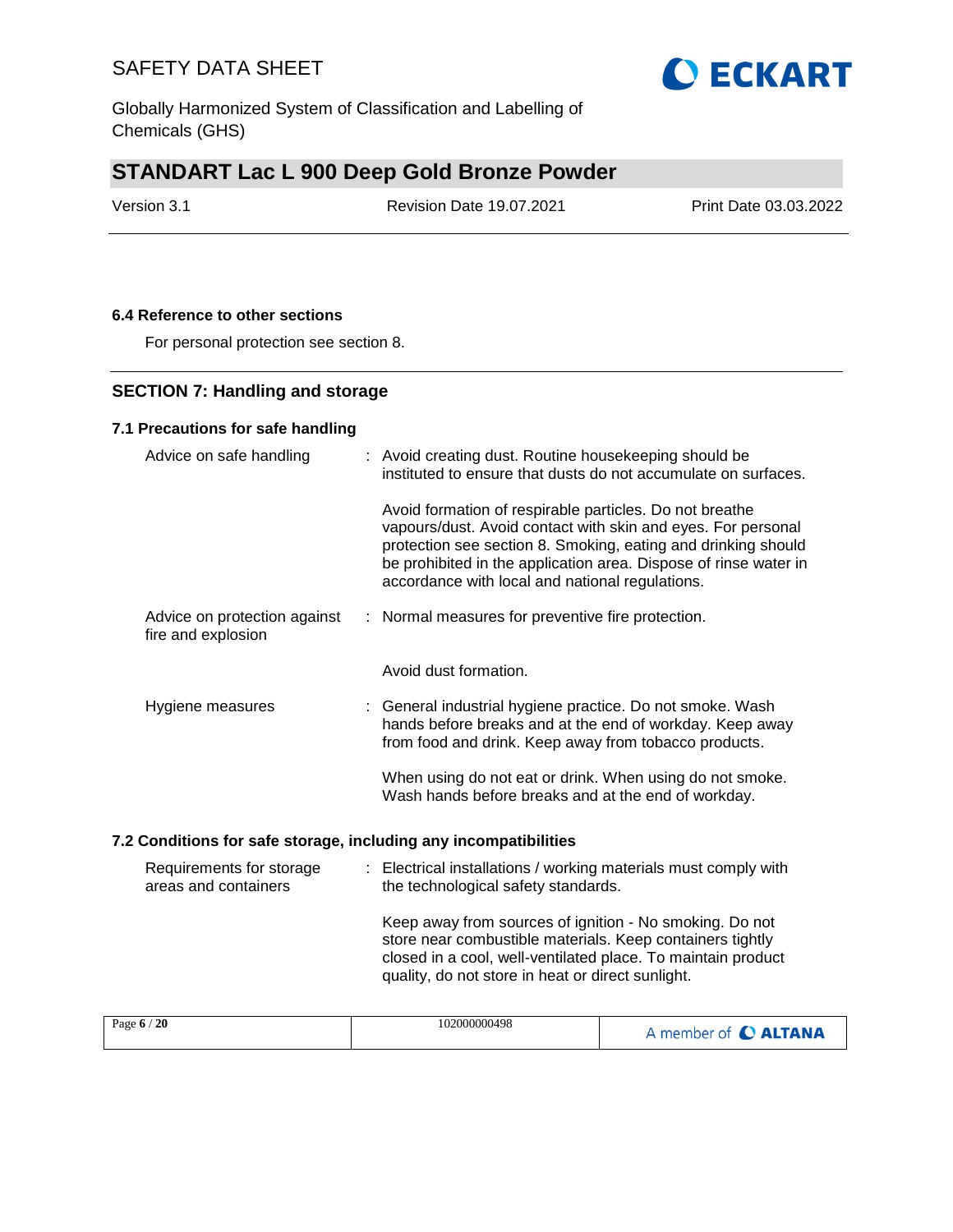

Globally Harmonized System of Classification and Labelling of Chemicals (GHS)

# **STANDART Lac L 900 Deep Gold Bronze Powder**

| Version 3.1                                  | <b>Revision Date 19.07.2021</b><br>Print Date 03.03.2022                                                                                                                                        |  |
|----------------------------------------------|-------------------------------------------------------------------------------------------------------------------------------------------------------------------------------------------------|--|
|                                              |                                                                                                                                                                                                 |  |
|                                              | Keep container tightly closed in a dry and well-ventilated<br>place. Electrical installations / working materials must comply<br>with the technological safety standards.                       |  |
| Further information on<br>storage conditions | : Protect from humidity and water.                                                                                                                                                              |  |
| Advice on common storage                     | : Keep away from oxidizing agents, strongly alkaline and<br>strongly acid materials in order to avoid exothermic reactions.<br>Do not store together with oxidizing and self-igniting products. |  |
| Dampness                                     | : Keep in a dry, cool and well-ventilated place.                                                                                                                                                |  |
| Other data                                   | : Keep in a dry place. No decomposition if stored and applied<br>as directed.                                                                                                                   |  |

## **7.3 Specific end use(s)**

This information is not available.

## **SECTION 8: Exposure controls/personal protection**

### **8.1 Control parameters**

**Germany:**

|             | Components                                 | CAS-No.   | Value type<br>(Form of<br>exposure)                           | Control<br>parameters | Update     | <b>Basis</b>         |
|-------------|--------------------------------------------|-----------|---------------------------------------------------------------|-----------------------|------------|----------------------|
|             | Copper                                     | 7440-50-8 | AGW (inhalable<br>fraction)                                   | 1 $mg/m3$             |            | DE TRGS 900          |
|             | zinc powder<br>- zinc dust<br>(stabilised) | 7440-66-6 | AGW (Inhalable<br>fraction)                                   | $10 \text{ mg/m}$     | 2014-04-02 | DE TRGS 900          |
|             | Peak-limit: excursion<br>factor (category) |           | 2; (II)                                                       |                       |            |                      |
|             | Further information                        |           | Commission for dangerous substances Senate commission for the |                       |            |                      |
| Page 7 / 20 |                                            |           |                                                               | 102000000498          |            | A member of C ALTANA |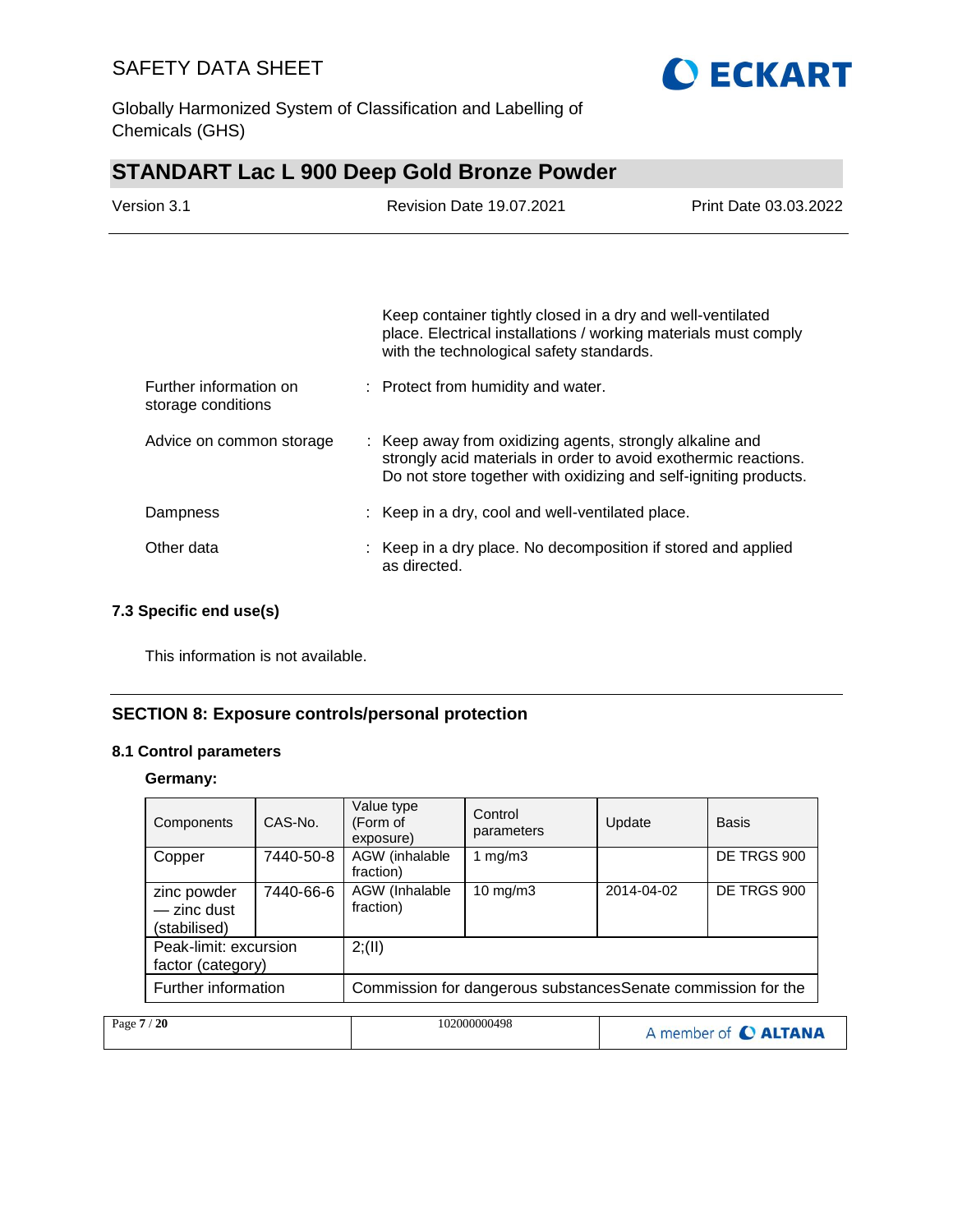

Globally Harmonized System of Classification and Labelling of Chemicals (GHS)

# **STANDART Lac L 900 Deep Gold Bronze Powder**

Version 3.1 Revision Date 19.07.2021 Print Date 03.03.2022

|                                              |           | review of compounds at the work place dangerous for the health<br>(MAK-commission).                                                                  |                         |            |             |  |
|----------------------------------------------|-----------|------------------------------------------------------------------------------------------------------------------------------------------------------|-------------------------|------------|-------------|--|
| zinc powder<br>$-$ zinc dust<br>(stabilised) | 7440-66-6 | AGW (Alveolate<br>fraction)                                                                                                                          | $1,25 \, \text{mg/m}$ 3 | 2014-04-02 | DE TRGS 900 |  |
| Peak-limit: excursion<br>factor (category)   |           | 2; (II)                                                                                                                                              |                         |            |             |  |
| Further information                          |           | Commission for dangerous substances Senate commission for the<br>review of compounds at the work place dangerous for the health<br>(MAK-commission). |                         |            |             |  |

## **United States of America (USA):**

| Components  | CAS-No.   | Value type<br>(Form of<br>exposure) | Control<br>parameters | Update     | <b>Basis</b>         |
|-------------|-----------|-------------------------------------|-----------------------|------------|----------------------|
| Copper      | 7440-50-8 | <b>TWA</b>                          | 1 $mg/m3$             | 2008-01-01 |                      |
| Copper      | 7440-50-8 | TWA (dust and<br>mists)             | 1 $mg/m3$             | 2005-09-01 |                      |
| Copper      | 7440-50-8 | <b>TWA</b>                          | 1 $mg/m3$             | 1989-01-19 |                      |
| Copper      | 7440-50-8 | <b>TWA</b>                          | $0,2$ mg/m $3$        | 2008-01-01 |                      |
| Copper      | 7440-50-8 | <b>TWA</b>                          | $0,1$ mg/m $3$        | 1989-01-19 |                      |
| Copper      | 7440-50-8 | TWA (Dust and<br>mist)              | 1 mg/m $\overline{3}$ | 2010-03-01 |                      |
| Copper      | 7440-50-8 | TWA (Fumes)                         | $0,2$ mg/m $3$        | 2010-03-01 |                      |
| Copper      | 7440-50-8 | TWA (Dust)                          | 1 $mg/m3$             | 2013-10-08 |                      |
| Copper      | 7440-50-8 | TWA (Mist)                          | 1 $mg/m3$             | 2013-10-08 |                      |
| Copper      | 7440-50-8 | TWA (dusts and<br>mists)            | 1 $mg/m3$             | 2011-07-01 |                      |
| Copper      | 7440-50-8 | TWA (Fumes)                         | $0,1$ mg/m $3$        | 2011-07-01 |                      |
| Copper      | 7440-50-8 | TWA (Fumes)                         | $0.1 \text{ mg/m}$ 3  | 1989-01-19 |                      |
| Page 8 / 20 |           |                                     | 102000000498          |            | A member of C ALTANA |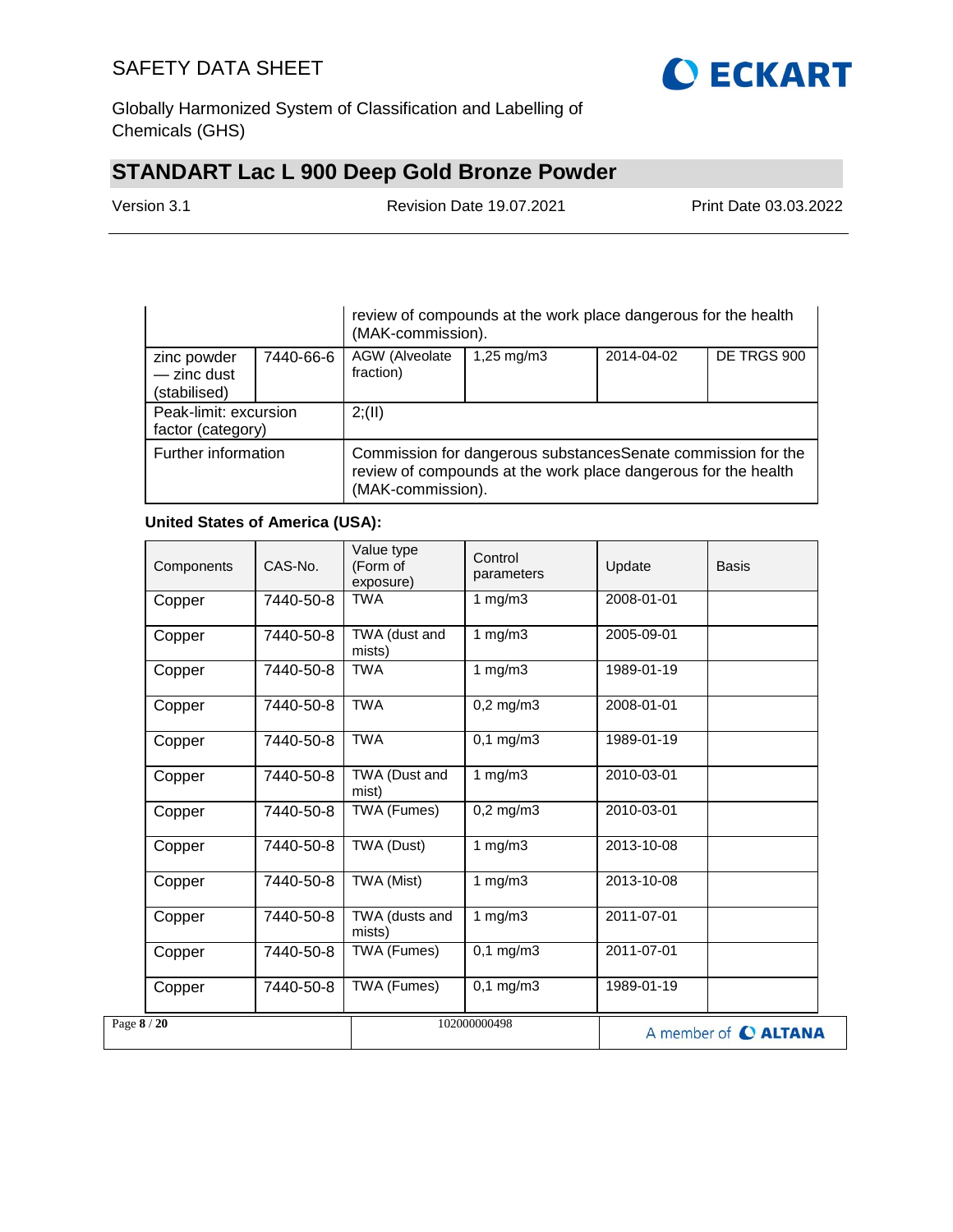

Globally Harmonized System of Classification and Labelling of Chemicals (GHS)

# **STANDART Lac L 900 Deep Gold Bronze Powder**

Version 3.1 Revision Date 19.07.2021 Print Date 03.03.2022

| Copper                                     | 7440-50-8 | TWA (Dust and<br>mist)            | 1 mg/m $3$                             | 1989-01-19 |  |
|--------------------------------------------|-----------|-----------------------------------|----------------------------------------|------------|--|
| Copper                                     | 7440-50-8 | PEL (Fumes)                       | $0,1 \, \text{mg/m3}$                  | 2014-11-26 |  |
| zinc powder<br>- zinc dust<br>(stabilised) | 7440-66-6 | TWA (total dust)                  | 50 Million particles<br>per cubic foot | 2012-07-01 |  |
| zinc powder<br>- zinc dust<br>(stabilised) | 7440-66-6 | TWA (total dust)                  | $15 \text{ mg/m}$                      | 2012-07-01 |  |
| zinc powder<br>- zinc dust<br>(stabilised) | 7440-66-6 | TWA (respirable<br>fraction)      | $5$ mg/m $3$                           | 2012-07-01 |  |
| zinc powder<br>— zinc dust<br>(stabilised) | 7440-66-6 | TWA (respirable<br>fraction)      | 15 Million particles<br>per cubic foot | 2012-07-01 |  |
| zinc powder<br>— zinc dust<br>(stabilised) | 7440-66-6 | PEL (Total dust)                  | 10 mg/m $3$                            | 2014-11-26 |  |
| zinc powder<br>- zinc dust<br>(stabilised) | 7440-66-6 | PEL (respirable<br>dust fraction) | $5 \text{ mg/m}$ 3                     | 2014-11-26 |  |

### **8.2 Exposure controls**

## **Personal protective equipment**

| Eye protection              | Safety glasses                                                                 |  |
|-----------------------------|--------------------------------------------------------------------------------|--|
|                             | Wear face-shield and protective suit for abnormal processing<br>÷<br>problems. |  |
| Hand protection<br>Material | Leather                                                                        |  |

| $^{\prime}$ 20<br>Page 9 | 102000000498 | A member of C ALTANA |
|--------------------------|--------------|----------------------|
|--------------------------|--------------|----------------------|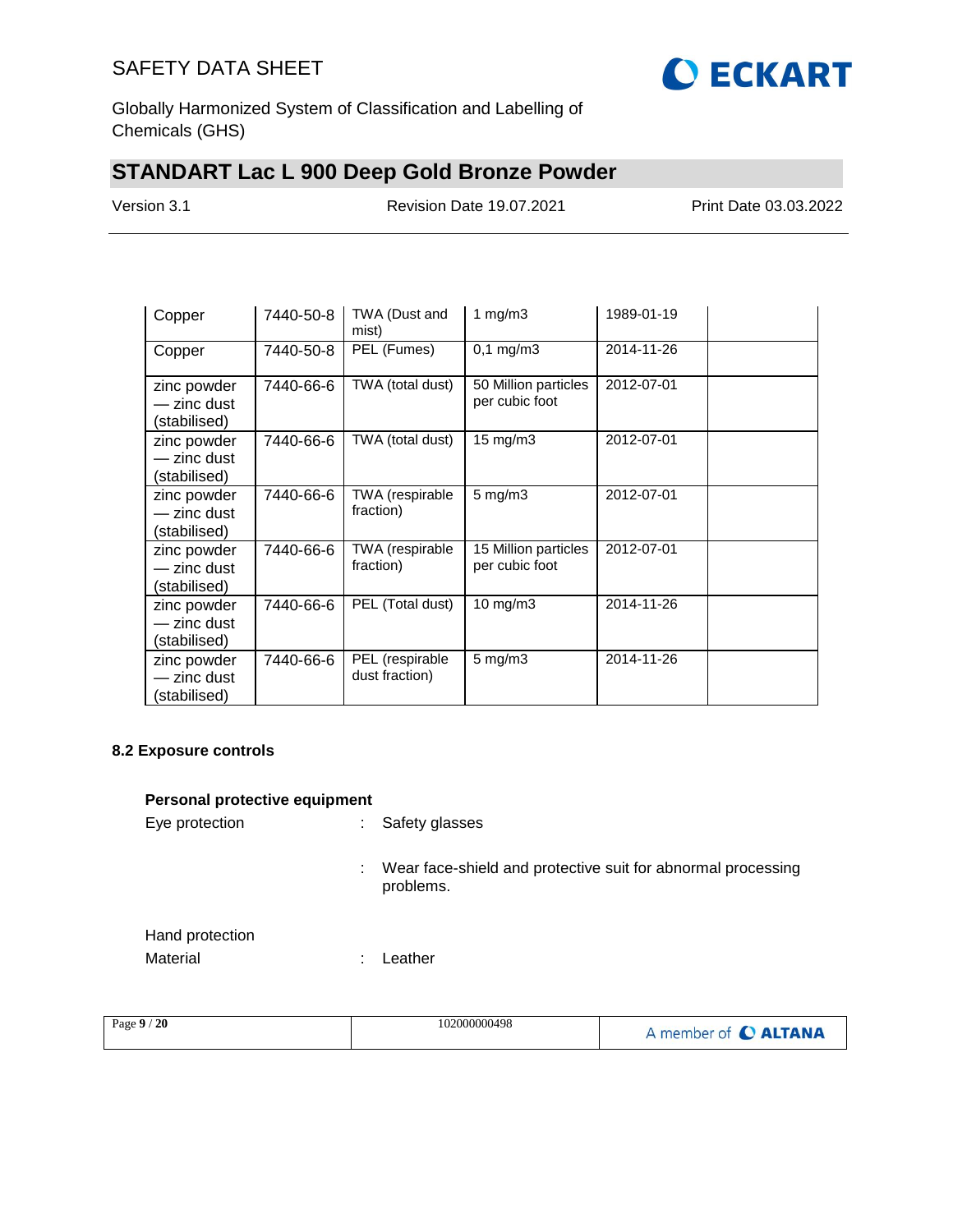

Globally Harmonized System of Classification and Labelling of Chemicals (GHS)

|                                                          |   | <b>STANDART Lac L 900 Deep Gold Bronze Powder</b>                                                                                                                 |                       |
|----------------------------------------------------------|---|-------------------------------------------------------------------------------------------------------------------------------------------------------------------|-----------------------|
| Version 3.1                                              |   | <b>Revision Date 19.07.2021</b>                                                                                                                                   | Print Date 03.03.2022 |
|                                                          |   |                                                                                                                                                                   |                       |
| Remarks                                                  | ÷ | Leather gloves                                                                                                                                                    |                       |
|                                                          |   | The choice of an appropriate glove does not only depend on<br>its material but also on other quality features and is different<br>from one producer to the other. |                       |
|                                                          |   | The exact break through time can be obtained from the<br>protective glove producer and this has to be observed.                                                   |                       |
|                                                          |   | Recommended preventive skin protection                                                                                                                            |                       |
|                                                          |   | The suitability for a specific workplace should be discussed<br>with the producers of the protective gloves.                                                      |                       |
| Skin and body protection                                 |   | Long sleeved clothing                                                                                                                                             |                       |
|                                                          |   | Safety shoes                                                                                                                                                      |                       |
|                                                          |   | Dust impervious protective suit                                                                                                                                   |                       |
|                                                          |   | Choose body protection according to the amount and<br>concentration of the dangerous substance at the work place.                                                 |                       |
| Respiratory protection                                   |   | Use suitable breathing protection if workplace concentration<br>requires.                                                                                         |                       |
|                                                          |   | Respirator with a dust filter<br>P1 filter                                                                                                                        |                       |
|                                                          |   |                                                                                                                                                                   |                       |
| <b>Environmental exposure controls</b><br>General advice |   |                                                                                                                                                                   |                       |
|                                                          |   | Prevent product from entering drains.<br>Prevent further leakage or spillage if safe to do so.                                                                    |                       |
|                                                          |   | If the product contaminates rivers and lakes or drains inform<br>respective authorities.                                                                          |                       |
| Water                                                    |   | The product should not be allowed to enter drains, water<br>courses or the soil.                                                                                  |                       |
| Page 10 / 20                                             |   | 102000000498                                                                                                                                                      | A member of C ALTANA  |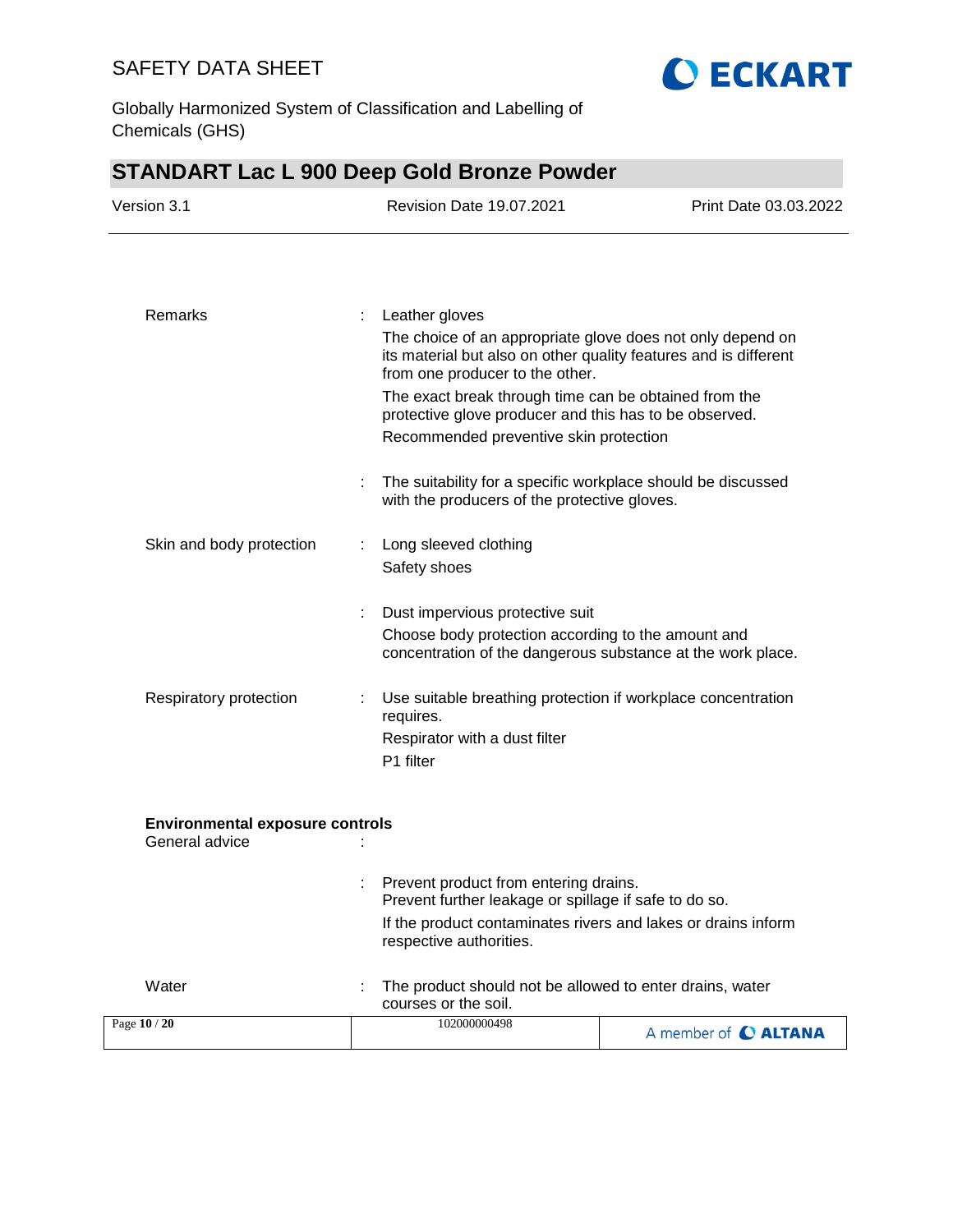Globally Harmonized System of Classification and Labelling of Chemicals (GHS)

# **STANDART Lac L 900 Deep Gold Bronze Powder**

:

Version 3.1 Revision Date 19.07.2021 Print Date 03.03.2022

## **SECTION 9: Physical and chemical properties**

### **9.1 Information on basic physical and chemical properties**

| Appearance                             | powder                                        |
|----------------------------------------|-----------------------------------------------|
| Colour                                 | gold                                          |
| Odour                                  | characteristic                                |
| рH                                     | : substance/mixture is non-soluble (in water) |
| Freezing point                         | No data available                             |
| Boiling point/boiling range            | No data available                             |
| Flash point                            | No data available                             |
| <b>Bulk density</b>                    | No data available                             |
| Flammability (solid, gas)              | No data available                             |
| Auto-flammability                      | No data available                             |
| Upper explosion limit                  | No data available                             |
| Lower explosion limit                  | No data available                             |
| Vapour pressure                        | No data available                             |
| Density                                | No data available                             |
| Solubility(ies)                        |                                               |
| Water solubility                       | insoluble                                     |
| Miscibility with water                 | immiscible                                    |
| Solubility in other solvents           | No data available                             |
| Partition coefficient: n-octanol/water | No data available                             |
| Ignition temperature                   | No data available                             |
|                                        |                                               |

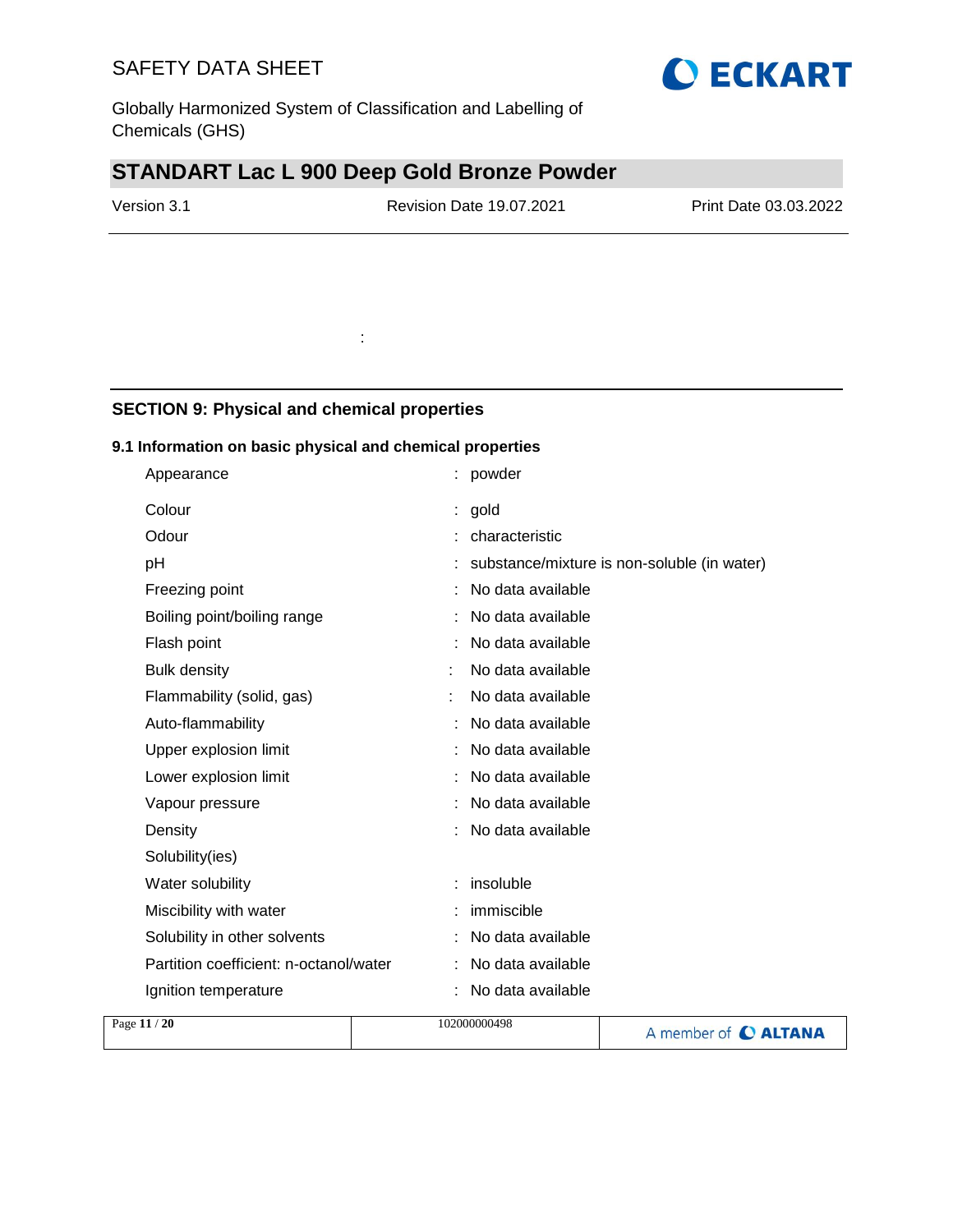

Globally Harmonized System of Classification and Labelling of Chemicals (GHS)

# **STANDART Lac L 900 Deep Gold Bronze Powder**

| Version 3.1 | <b>Revision Date 19.07.2021</b> | Print Date 03.03.2022 |
|-------------|---------------------------------|-----------------------|
|             |                                 |                       |

| Thermal decomposition | : No data available |
|-----------------------|---------------------|
| Viscosity, dynamic    | : No data available |
| Viscosity, kinematic  | : No data available |
| Flow time             | : No data available |

#### **9.2 Other information**

No data available

## **SECTION 10: Stability and reactivity**

#### **10.1 Reactivity**

No decomposition if stored and applied as directed. **No decomposition if stored and applied as directed.**

#### **10.2 Chemical stability**

No decomposition if stored and applied as directed.

#### **10.3 Possibility of hazardous reactions**

| Hazardous reactions         | : Stable under recommended storage conditions., No hazards<br>to be specially mentioned. |
|-----------------------------|------------------------------------------------------------------------------------------|
|                             | No decomposition if stored and applied as directed.                                      |
|                             | Dust may form explosive mixture in air.                                                  |
| 10.4 Conditions to avoid    |                                                                                          |
| Conditions to avoid         | $\therefore$ No data available                                                           |
|                             | No data available                                                                        |
| 10.5 Incompatible materials |                                                                                          |

| Materials to avoid | No data available |                      |
|--------------------|-------------------|----------------------|
| Page $12/20$       | 102000000498      | A member of C ALTANA |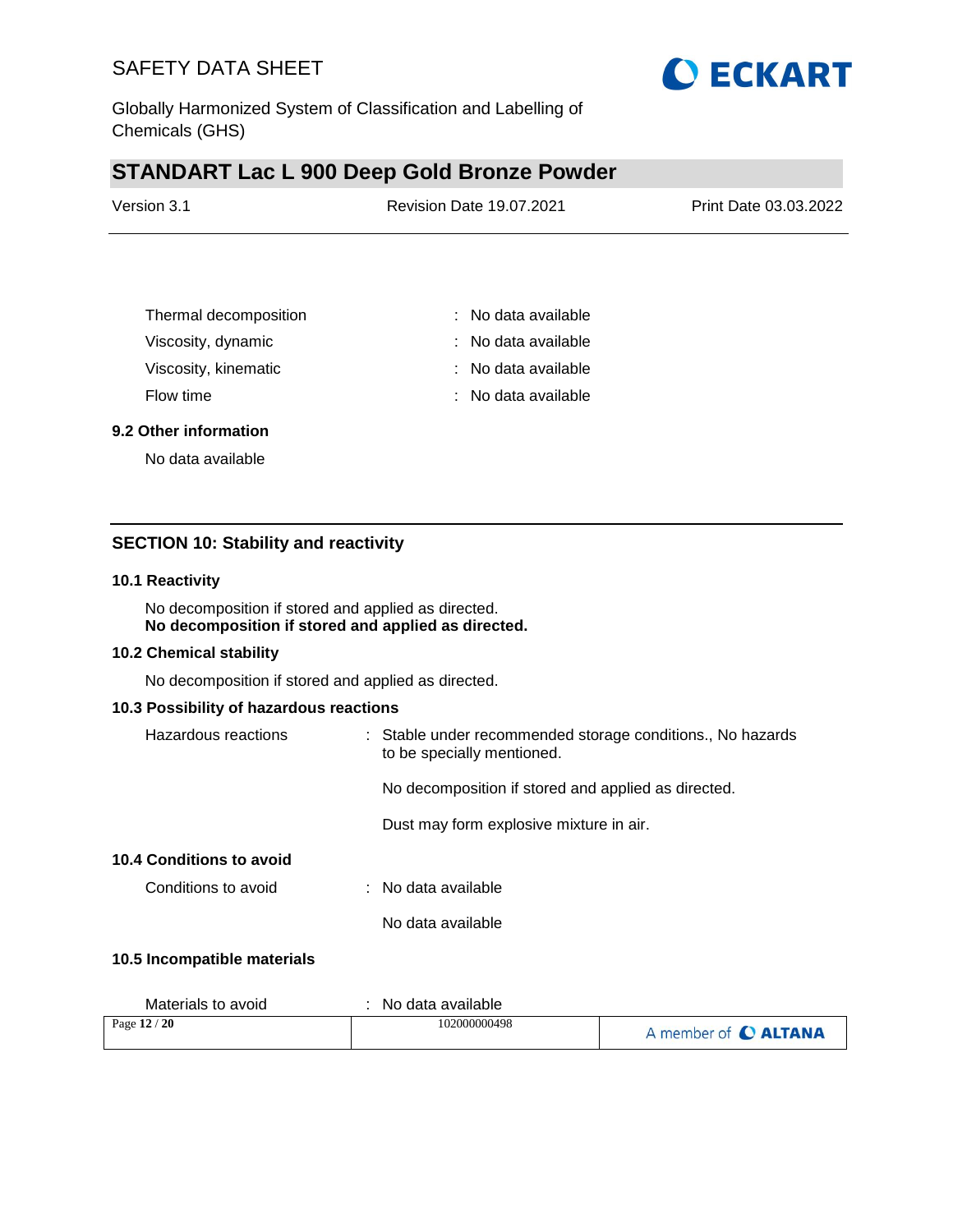

Globally Harmonized System of Classification and Labelling of Chemicals (GHS)

## **STANDART Lac L 900 Deep Gold Bronze Powder**

| Version 3.1 | <b>Revision Date 19.07.2021</b> | Print Date 03.03.2022 |
|-------------|---------------------------------|-----------------------|
|             |                                 |                       |

### **10.6 Hazardous decomposition products**

| Hazardous decomposition<br>products | : No data available |
|-------------------------------------|---------------------|
| Other information                   | : No data available |

## **SECTION 11: Toxicological information**

### **11.1 Information on toxicological effects**

### **Acute toxicity**

### **Components:**

**Copper :**

Acute oral toxicity : The component/mixture is moderately toxic after single ingestion.

### **Skin corrosion/irritation**

## **Product**

May cause skin irritation in susceptible persons.

#### **Serious eye damage/eye irritation**

### **Product**

Eye irritation

### **Respiratory or skin sensitisation**

No data available

| Page 13 / 20 | 102000000498 | A member of C ALTANA |
|--------------|--------------|----------------------|
|              |              |                      |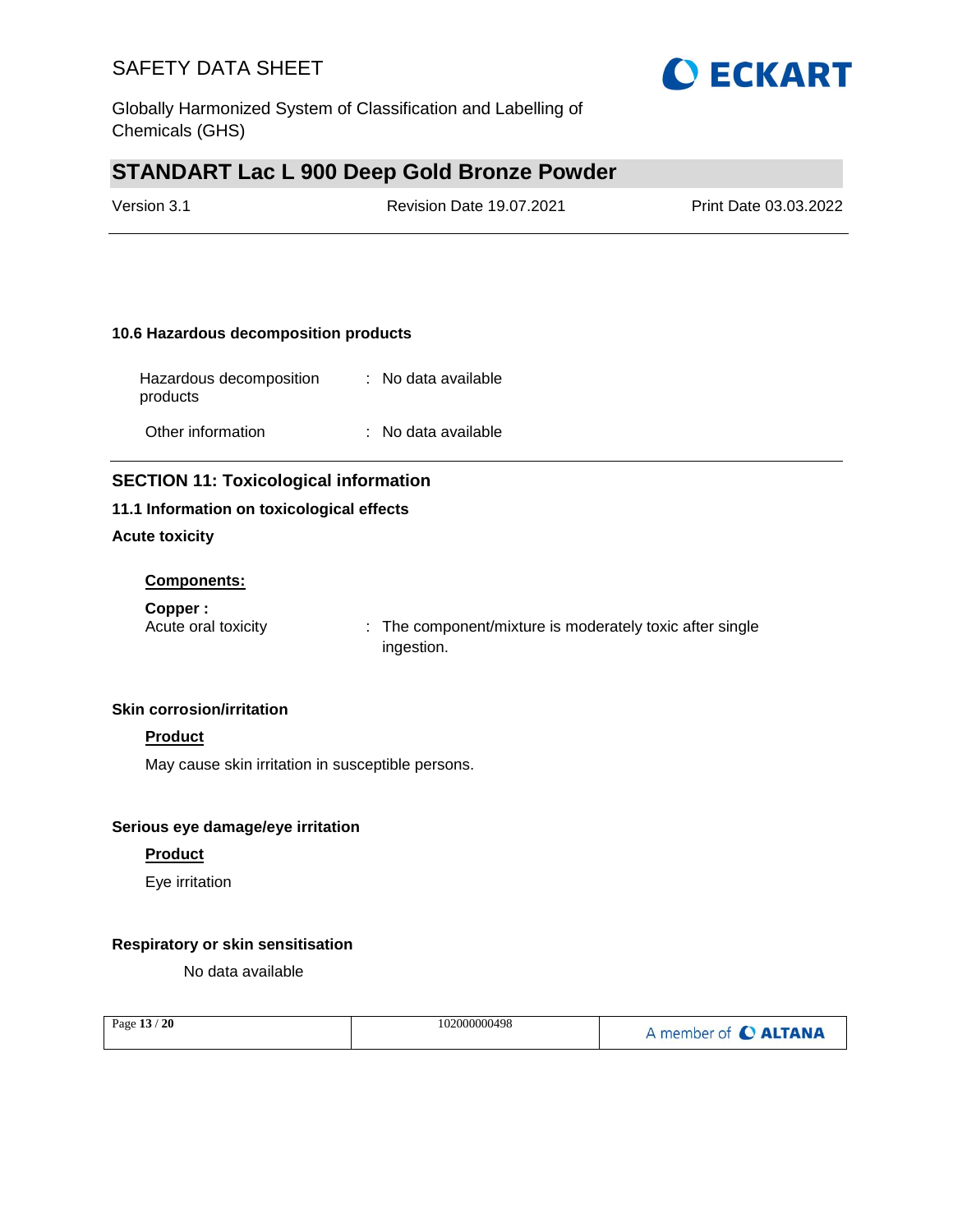

Globally Harmonized System of Classification and Labelling of Chemicals (GHS)

## **STANDART Lac L 900 Deep Gold Bronze Powder**

| Version 3.1 |
|-------------|
|-------------|

Revision Date 19.07.2021 Print Date 03.03.2022

### **Carcinogenicity**

No data available

### **Toxicity to reproduction/fertility**

No data available

### **Reprod.Tox./Development/Teratogenicity**

No data available

### **STOT - single exposure**

No data available

## **STOT - repeated exposure**

No data available

#### **Aspiration toxicity**

No data available

### **Further information**

#### **Product**

No data available

## **SECTION 12: Ecological information**

### **12.1 Toxicity**

#### **Components:**

| 102000000498<br>Page $14$<br>20 | member of C ALTANA |
|---------------------------------|--------------------|
|---------------------------------|--------------------|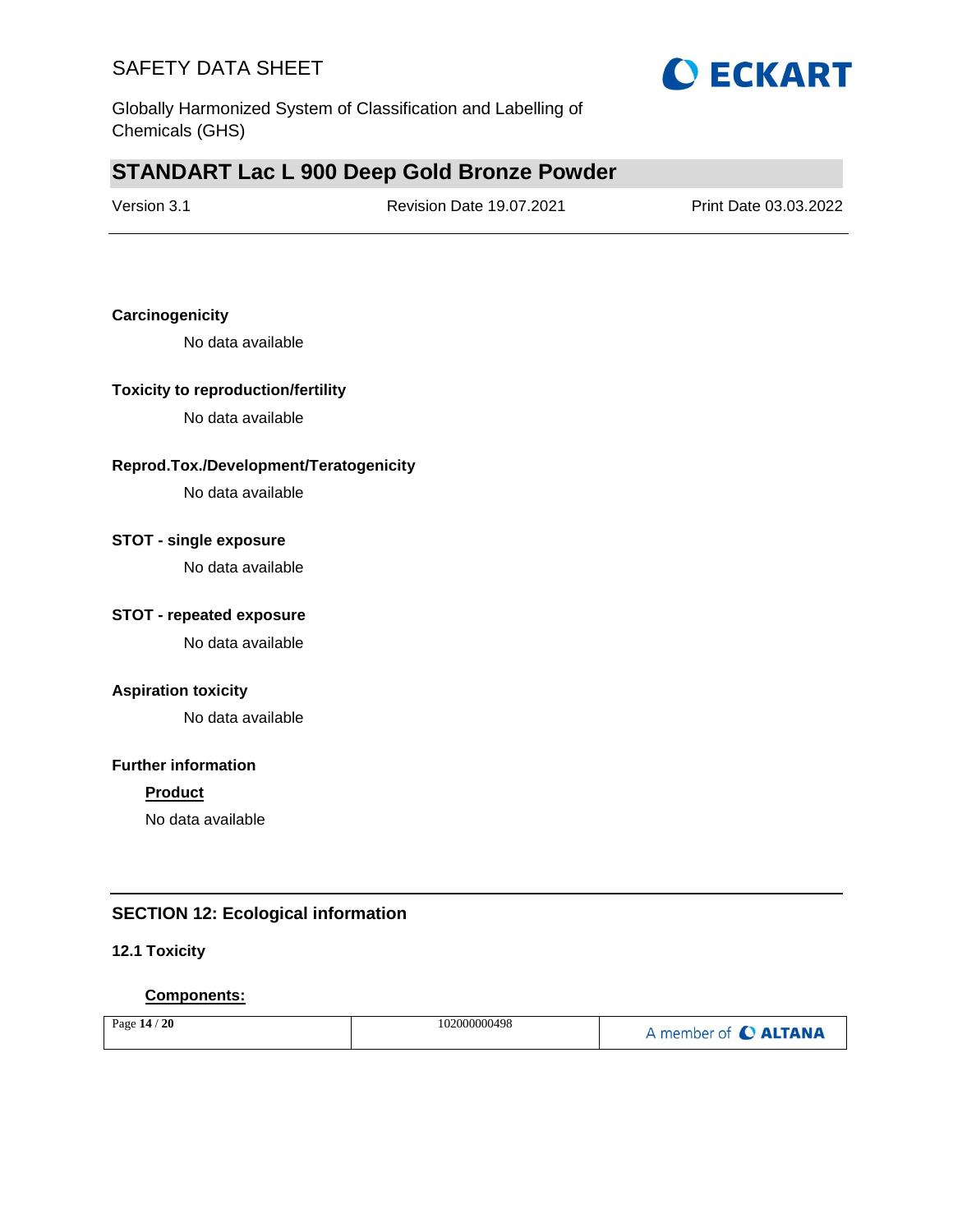

Globally Harmonized System of Classification and Labelling of Chemicals (GHS)

# **STANDART Lac L 900 Deep Gold Bronze Powder**

| Version 3.1 | <b>Revision Date 19.07.2021</b> | Print Date 03.03.2022 |
|-------------|---------------------------------|-----------------------|
|             |                                 |                       |

| copper (7440-50-8) :                                        |                                                         |
|-------------------------------------------------------------|---------------------------------------------------------|
| M-Factor<br><b>Ecotoxicology Assessment</b>                 | : 10                                                    |
| Short-term (acute) aguatic<br>hazard                        | $\therefore$ Very toxic to aquatic life.                |
| Long-term (chronic) aquatic<br>hazard<br>zinc (7440-66-6) : | : Very toxic to aquatic life with long lasting effects. |
| <b>Ecotoxicology Assessment</b>                             |                                                         |
| Short-term (acute) aquatic<br>hazard                        | $\therefore$ Very toxic to aquatic life.                |
| Long-term (chronic) aquatic<br>hazard                       | : Very toxic to aquatic life with long lasting effects. |

#### **12.2 Persistence and degradability**

No data available

### **12.3 Bioaccumulative potential**

No data available

## **12.4 Mobility in soil**

No data available

#### **12.5 Results of PBT and vPvB assessment**

No data available

## **12.6 Other adverse effects**

## **Product:**

| Additional ecological<br>information                        | : An environmental hazard cannot be excluded in the event of<br>unprofessional handling or disposal., Very toxic to aquatic life<br>with long lasting effects. |  |
|-------------------------------------------------------------|----------------------------------------------------------------------------------------------------------------------------------------------------------------|--|
| $\mathbf{1} = \mathbf{1} \cdot \mathbf{1} \cdot \mathbf{1}$ | 100000000100                                                                                                                                                   |  |

| Page 15 / 20 | 102000000498 | A member of C ALTANA |
|--------------|--------------|----------------------|
|--------------|--------------|----------------------|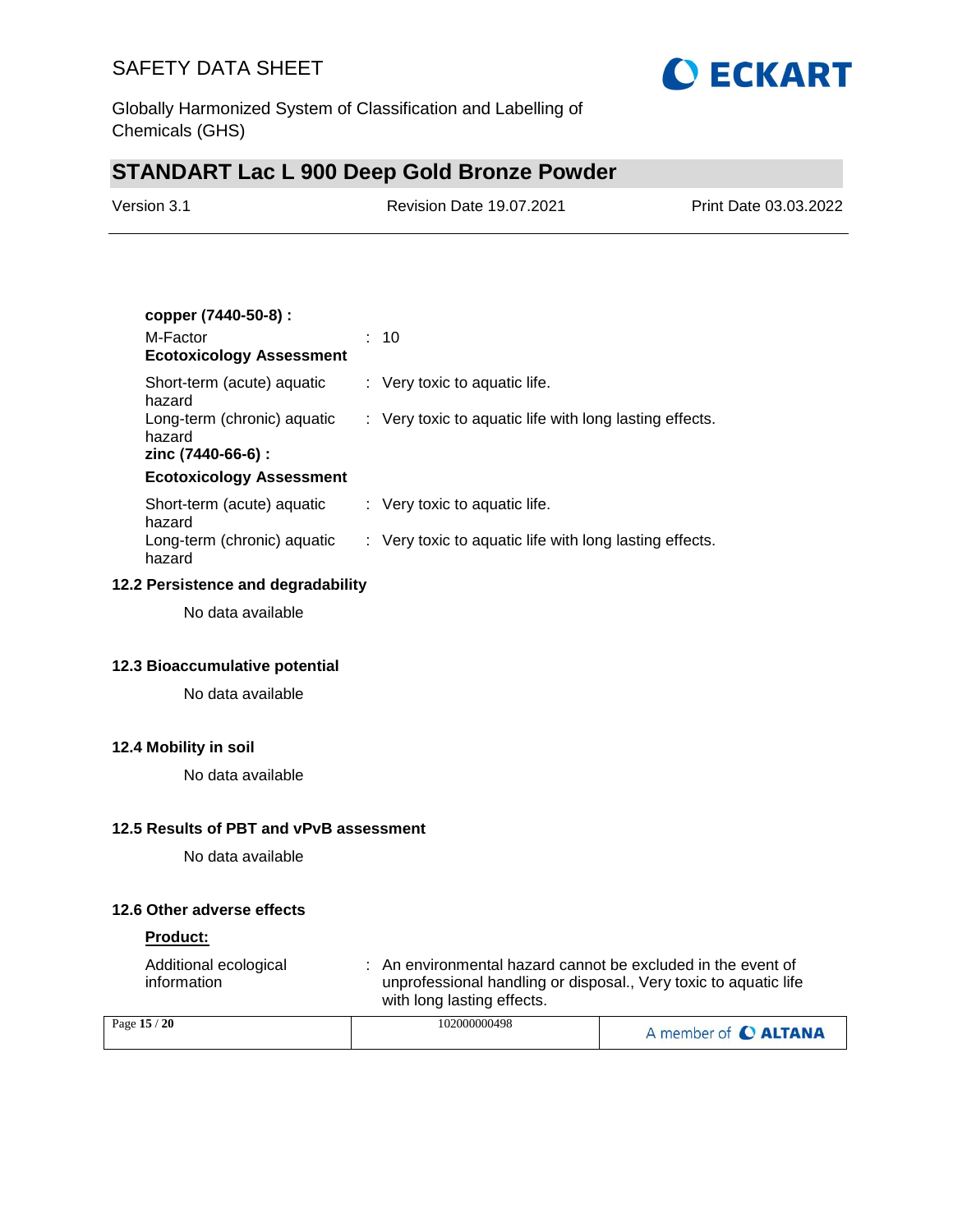Globally Harmonized System of Classification and Labelling of Chemicals (GHS)

# **STANDART Lac L 900 Deep Gold Bronze Powder**

Version 3.1 Revision Date 19.07.2021 Print Date 03.03.2022

## **SECTION 13: Disposal considerations**

### **13.1 Waste treatment methods**

| <b>Product</b>         | : The product should not be allowed to enter drains, water<br>courses or the soil.<br>Do not contaminate ponds, waterways or ditches with<br>chemical or used container.<br>Send to a licensed waste management company.<br>In accordance with local and national regulations. |
|------------------------|--------------------------------------------------------------------------------------------------------------------------------------------------------------------------------------------------------------------------------------------------------------------------------|
| Contaminated packaging | : Empty remaining contents.<br>Dispose of as unused product.<br>Do not re-use empty containers.<br>In accordance with local and national regulations.                                                                                                                          |

## **SECTION 14: Transport information**

## **14.1 UN number ADR** : 3077

| <b>TDG</b>          |      |
|---------------------|------|
| Not dangerous goods |      |
| <b>CFR</b>          |      |
| Not dangerous goods |      |
| <b>IMDG</b>         | 3077 |
| <b>IATA</b>         | 3077 |
|                     |      |

## **14.2 Proper shipping name**

| $\sqrt{20}$<br>Page $16/$ | 102000000498 | A member of <b>C ALTANA</b> |
|---------------------------|--------------|-----------------------------|
|---------------------------|--------------|-----------------------------|

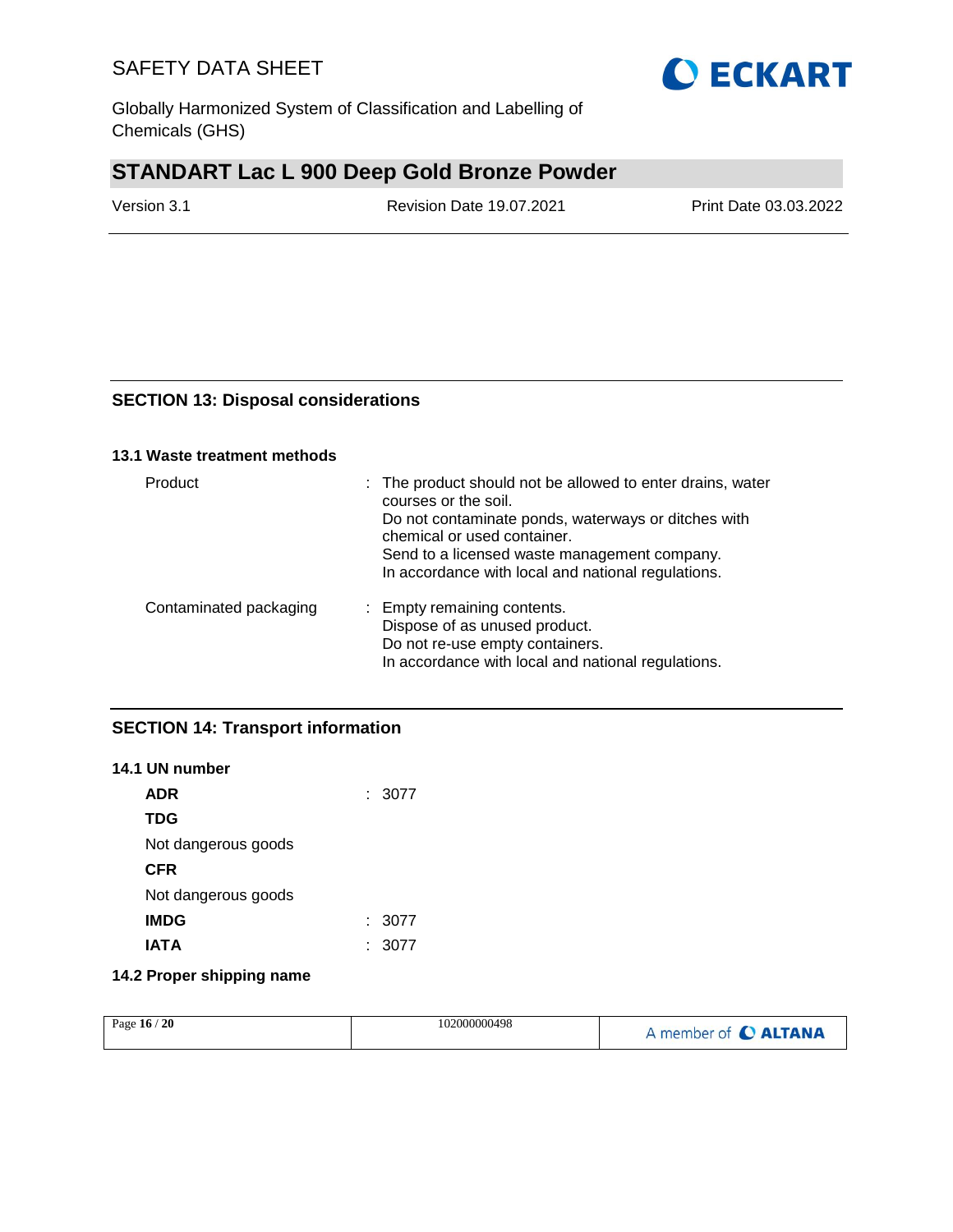Globally Harmonized System of Classification and Labelling of Chemicals (GHS)



**O ECKART**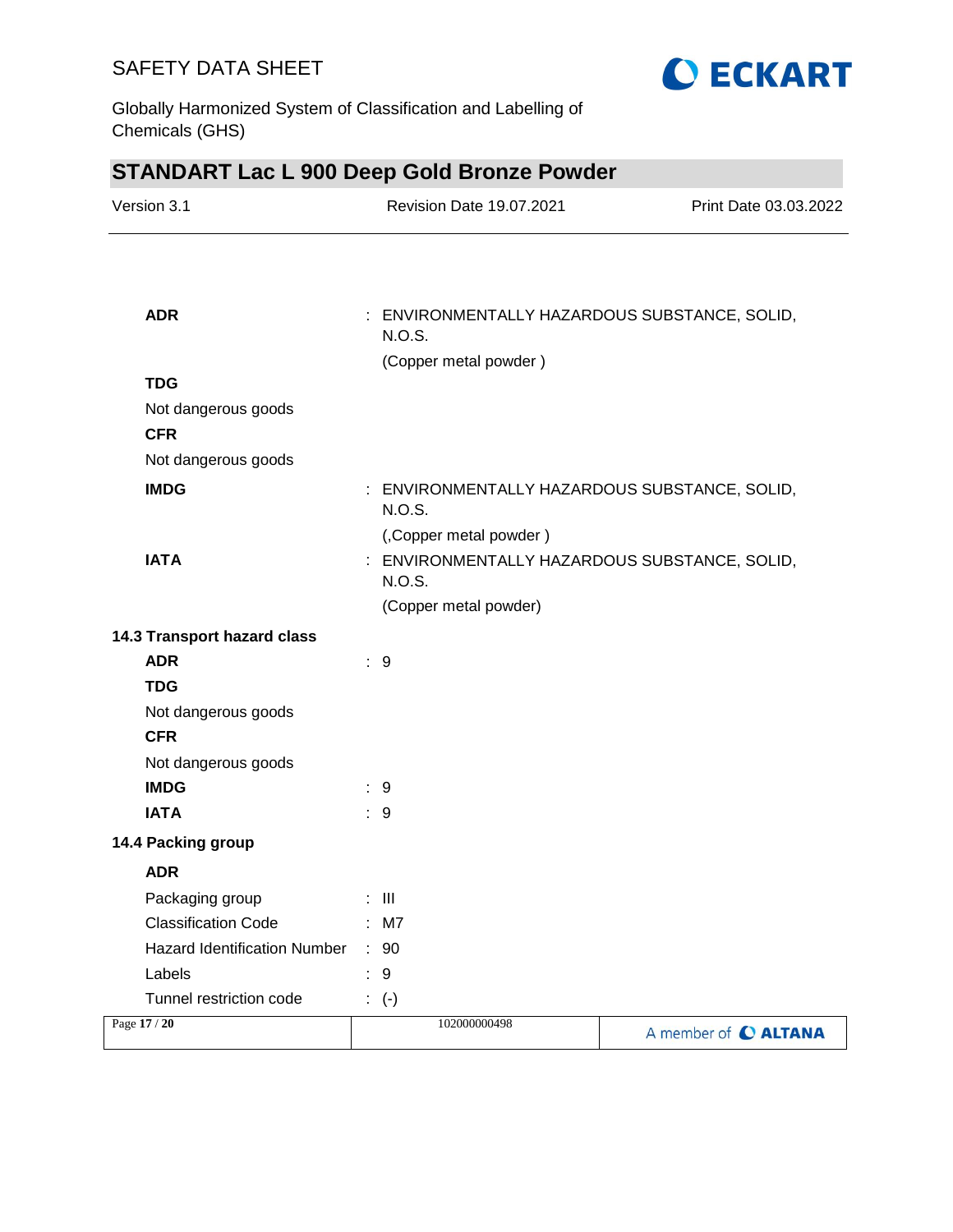

Globally Harmonized System of Classification and Labelling of Chemicals (GHS)

# **STANDART Lac L 900 Deep Gold Bronze Powder**

| Version 3.1 | <b>Revision Date 19.07.2021</b> | Print Date 03.03.2022 |
|-------------|---------------------------------|-----------------------|
|             |                                 |                       |

## **TDG**

Not dangerous goods

## **CFR**

Not dangerous goods

## **IMDG**

| ┉                                           |            |
|---------------------------------------------|------------|
| Packaging group                             | : III      |
| Labels                                      | : 9        |
| EmS Number                                  | : F-A, S-F |
| IATA                                        |            |
| Packing instruction (cargo<br>aircraft)     | : 956      |
| Packing instruction<br>(passenger aircraft) | : 956      |
| Packing instruction (LQ)                    | : Y956     |
| Packaging group                             | : III      |
| Labels                                      | : 9        |
| 5 Environmental hazards                     |            |

### **14.5 Environmental hazards**

| <b>IMDG</b> | : Marine pollutant          |
|-------------|-----------------------------|
| <b>ADR</b>  | : Environmentally hazardous |

### **14.6 Special precautions for user**

### **IMDG Code- segregation group:**

**:** IMDG Code segregation group 7 - Heavy metals and their salts

For single packagings <=5L / 5 kg, or combination packagings containing inner packagings <= 5L / 5 kg net per inner packaging, SV375 ADR, 2.10.2.7 IMDG-Code, A197 IATA-DGR may be applied.

| Page 18 / 20 | 102000000498 | A member of C ALTANA |
|--------------|--------------|----------------------|
|--------------|--------------|----------------------|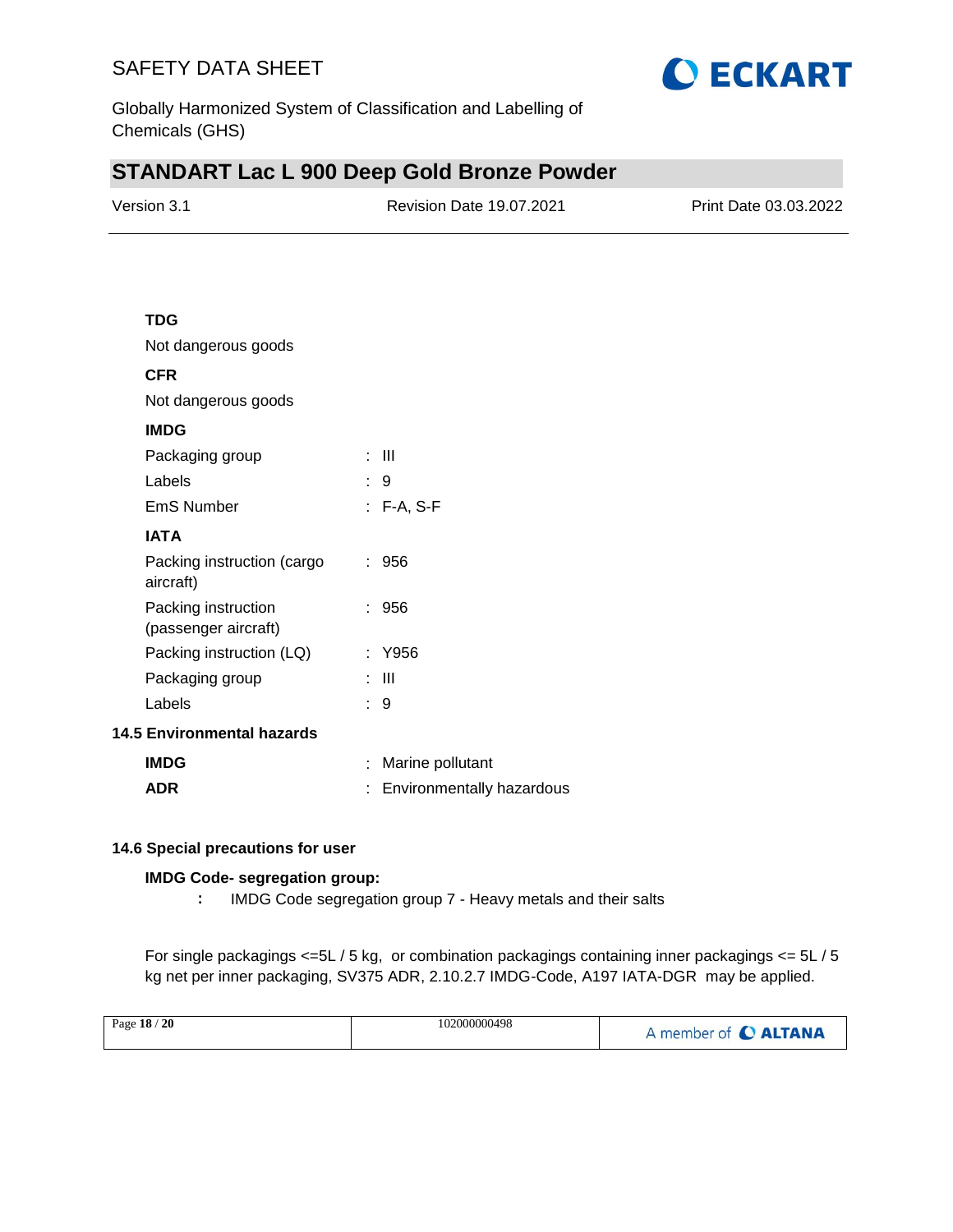Globally Harmonized System of Classification and Labelling of Chemicals (GHS)

# **STANDART Lac L 900 Deep Gold Bronze Powder**

| Version 3.1 | <b>Revision Date 19.07.2021</b> | Print Date 03.03.2022 |
|-------------|---------------------------------|-----------------------|
|             |                                 |                       |

## **14.7 Transport in bulk according to Annex II of MARPOL 73/78 and the IBC Code**

No data available

## **SECTION 15: Regulatory information**

### **15.1 Safety, health and environmental regulations/legislation specific for the substance or mixture**

| REACH - Candidate List of Substances of Very High<br>Concern for Authorisation (Article 59).                                                         | : Not applicable   |
|------------------------------------------------------------------------------------------------------------------------------------------------------|--------------------|
| Regulation (EC) No 1005/2009 on substances that<br>deplete the ozone layer                                                                           | $:$ Not applicable |
| Regulation (EU) 2019/1021 on persistent organic<br>pollutants (recast)                                                                               | : Not applicable   |
| REACH - Restrictions on the manufacture, placing on<br>the market and use of certain dangerous substances,<br>preparations and articles (Annex XVII) | : Not applicable   |

#### **15.2 Chemical safety assessment**

No data available

#### **SECTION 16: Other information**

| <b>Full text of H-Statements</b> |                                                         |
|----------------------------------|---------------------------------------------------------|
| H302                             | $\therefore$ Harmful if swallowed.                      |
| H <sub>3</sub> 19                | : Causes serious eye irritation.                        |
| H400                             | $\therefore$ Very toxic to aquatic life.                |
| H410                             | : Very toxic to aquatic life with long lasting effects. |
|                                  |                                                         |

| Page 19 / 20 | 102000000498 | A member of C ALTANA |
|--------------|--------------|----------------------|
|--------------|--------------|----------------------|